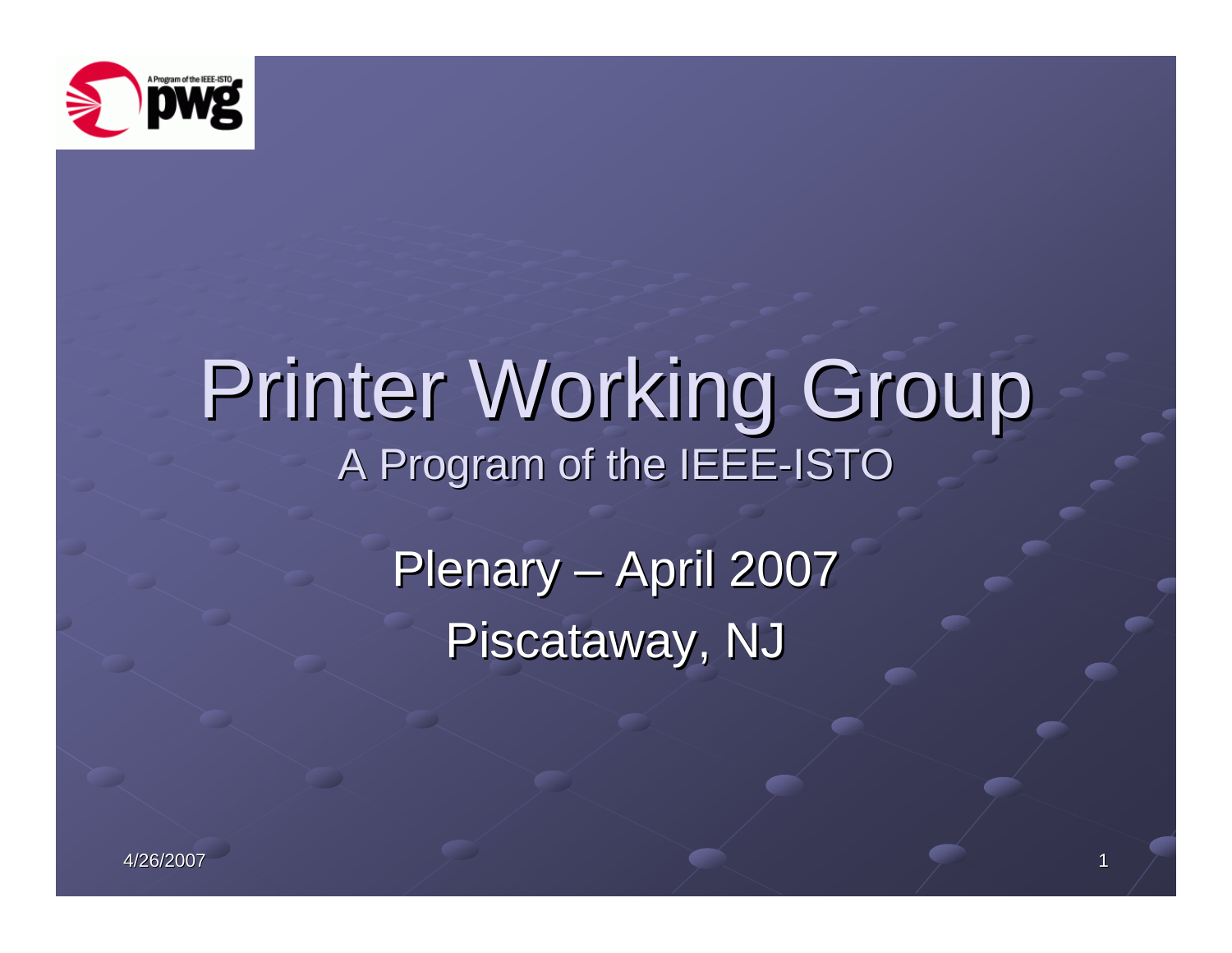# Plenary Agenda

#### *9:00AM*

- *Introductions Introductions*
- $\blacksquare$ *Accept Previous Minutes Accept Previous Minutes*
- $\blacksquare$  PATENT POLICY
- *Membership Status Membership Status*
- $\blacksquare$ **Open Steering Discussion** 
	- **MFD Modeling Work Group formation (15 min)**
	- *Projector & Display Management Charter (15 min) Projector & Display Management Charter (15 min)*
	- *PWG Website and Wiki management (15 min)*
	- **Officers Election –September (5 min)**
- *Remaining Meetings Schedule (5 min) Remaining Meetings Schedule (5 min)*

*10:00AM 10:00AM*

- ┙ *IEEE-ISTO Financial and Services Update (30 min)*
- *PWG Working Group Status and Action Items PWG Working Group Status and Action Items*
	- *(Closing Plenary (Closing Plenary – Friday) Friday)*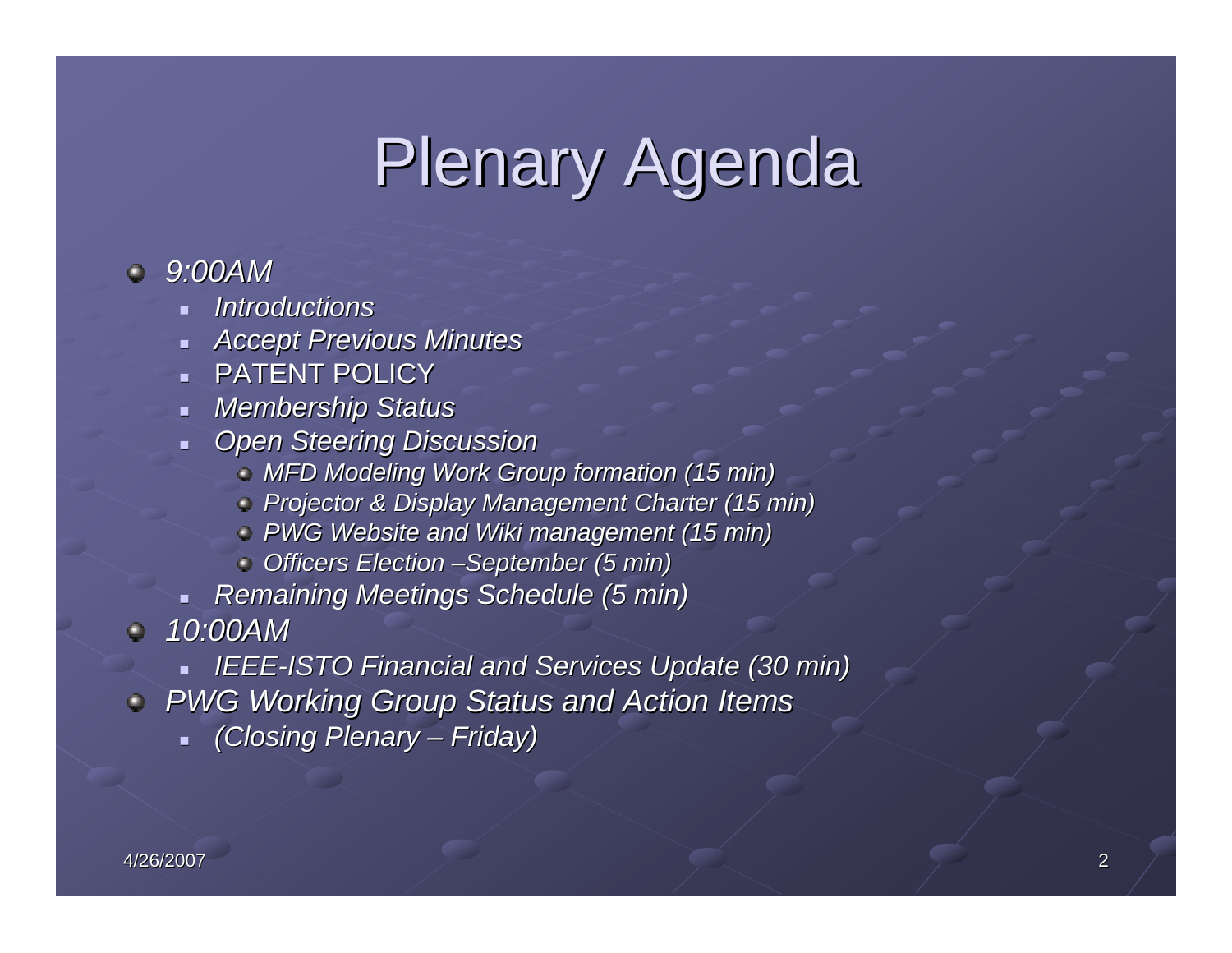# **Patent Policy Reminder**

- *IEEE patent policy is described in the Bylaws under which PWG operates as a Program of the ISTO.*  $\bullet$
- Early disclosure of patents which may be essential for the use of standards under development is encouraged  $\bullet$
- The disclosure process does not guarantee that every patent essential for the use of standards<br>will be identified. Neither the IEEE, the PWG, PWG Chairman, PWG WG, nor the PWG WG  $\bullet$ Chairman ensure the accuracy or completeness of any disclosure or whether any disclosure is of<br>a patent that, in fact, may be essential for the use of standards under development.
- *The PWG Secretary will record in the minutes of the relevant PWG meeting: meeting:*  $\bullet$ 
	- *That the foregoing advice was provided and the IEEE Patent Policy slides were shown*
	- $\blacksquare$ That an opportunity was provided for PWG members to identify or disclose patents that the PWG member<br>believes may be essential for the use of that standard;
	- ш Any responses that were given, specifically the patents and patent applications that were identified (if any)<br>and by whom.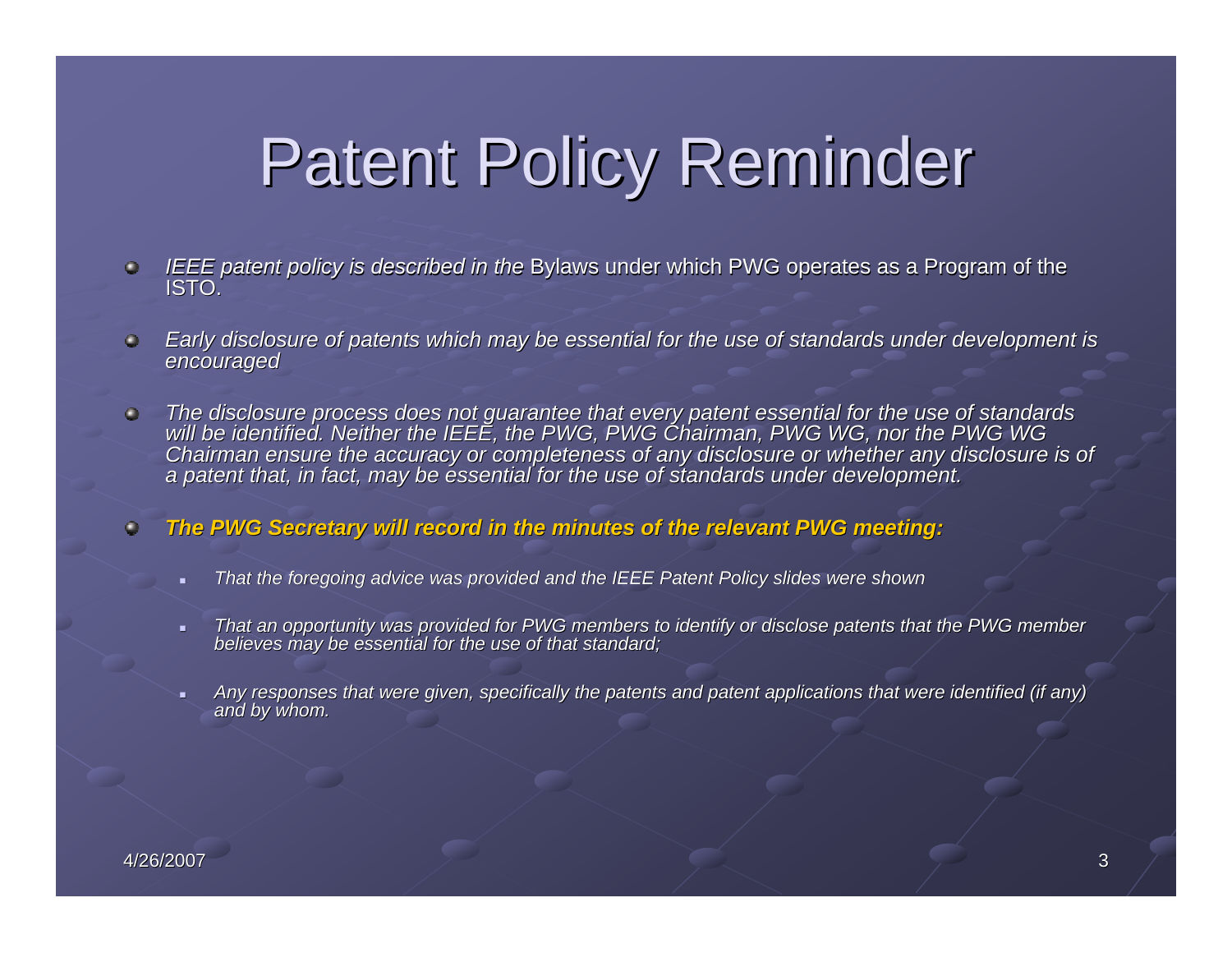### IEEE Bylaws - Patent Policy (excerpt) (excerpt)

- **EEE** standards may include the known use of essential patents and patent<br>applications provided the IEEE receives assurance from the patent holder or<br>applicant with respect to patents whose infringement is, or in the case portions of the standard [essential patents]. This assurance shall be provided<br>without coercion. The patent holder or applicant should provide this assurance<br>as soon as reasonably feasible in the standards development proc
	- ш a) A general disclaimer to the effect that the patentee will not enforce any of its<br>present or future patent(s) whose use would be required to implement either<br>mandatory or optional portions of the proposed IEEE standard a
	- ш b) A statement that a license for such implementation will be made available without compensation or under reasonable rates, with reasonable terms and conditions that are demonstrably free of any unfair discrimination.

This assurance is <mark>irrevocable once submitted</mark> and shall apply, at a minimum,<br>from the date of the standard's approval to the date of the standard's<br>withdrawal.  $\bullet$ *withdrawal.*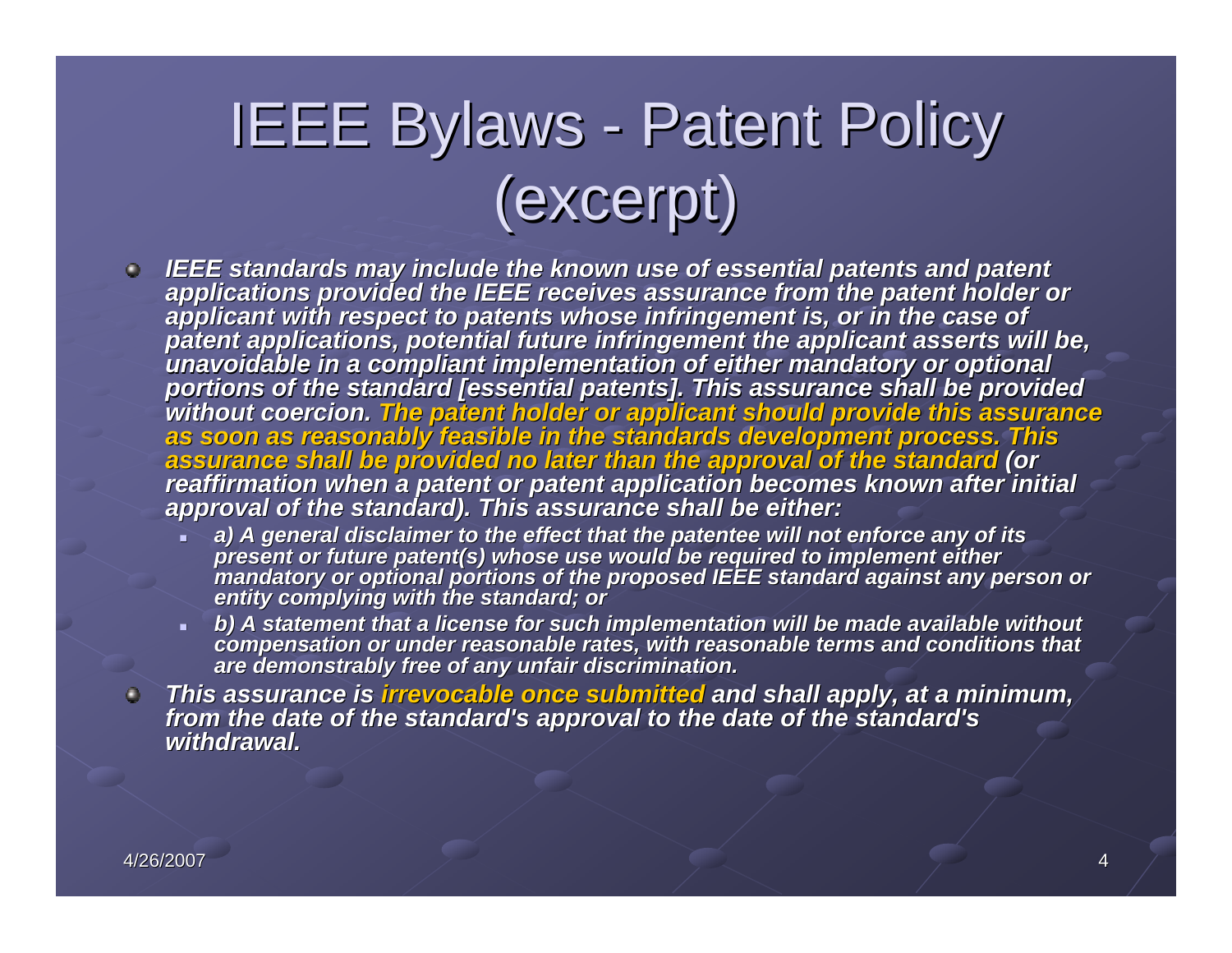#### **PWG Patent Statement**

- PWG standards may include the known use of essential patents and patent applications<br>provided the PWG Chair receives assurance from the patent holder or applicant with  $\bullet$ *respect to patents whose infringement is, or in the case of patent applications, potential* future infringement the applicant asserts will be, unavoidable in a compliant<br>implementation of either mandatory or optional portions of the standard. This assurance<br>shall be provided without coercion. This assurance shall
	- *a) A general disclaimer to the effect that the patentee will not enforce any of its present or future force of its present or future*  patent(s) whose use would be required to implement either mandatory or optional portions of the<br>proposed PWG standard against any person or entity complying with the standard; or
	- A statement that a license for such implementation will be made available without compensation or *under reasonable rates, with reasonable terms and conditions that are demonstrably free of any t are demonstrably free of any unfair discrimination. discrimination.*
- The PWG is not in a position to give authoritative or comprehensive information about<br>evidence, validity or scope of patents or similar rights, but it is desirable that any available *information should be disclosed. Therefore, all PWG members shal erefore, all PWG members shall, from the outset, draw l, from the outset, draw*  PWG's attention to any relevant patents either their own or of other organizations including<br>their Affiliates that are known to the PWG members or any of their Affiliates, although PWG<br>is unable to verify the validity of a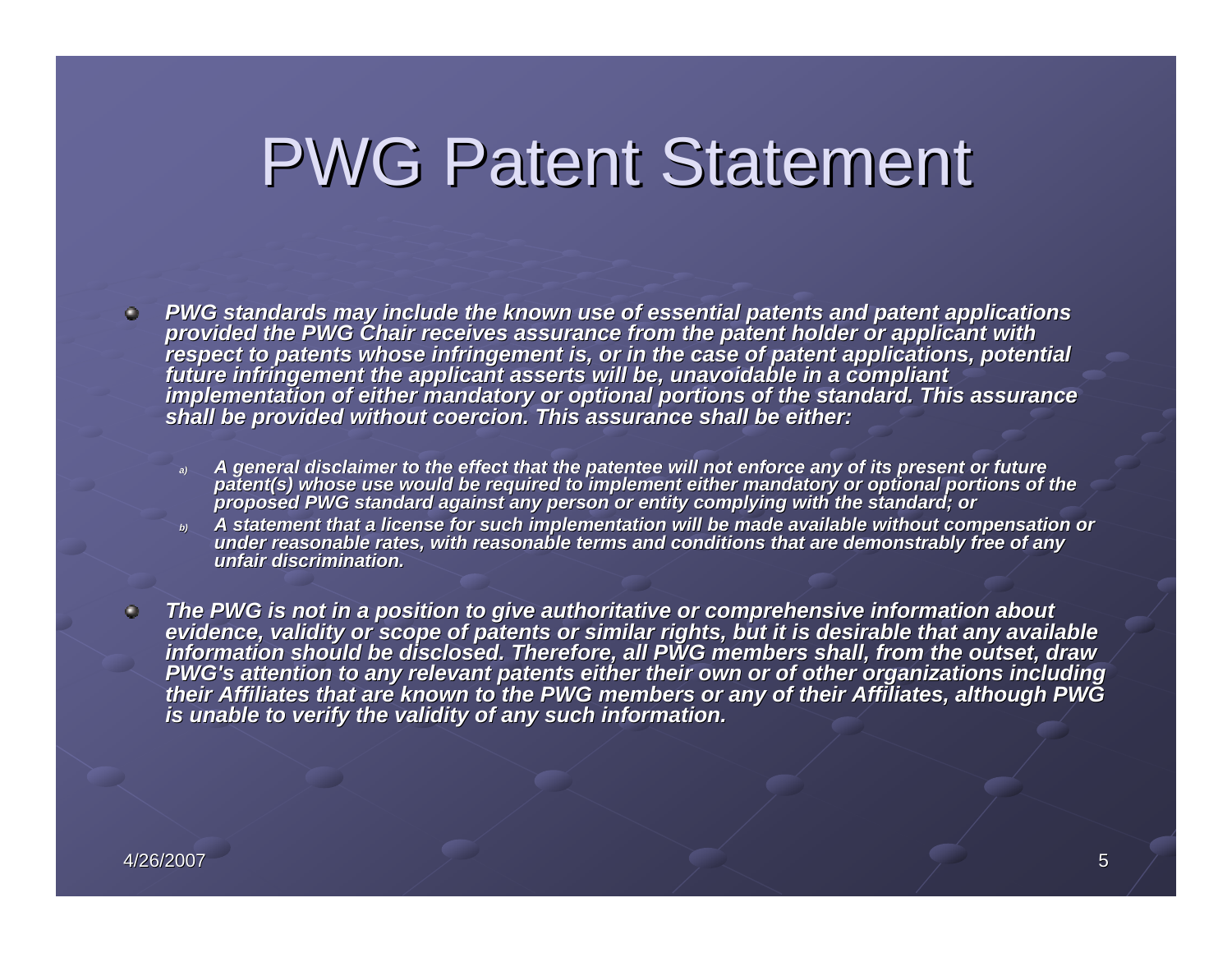### Inappropriate Topics for PWG **Meetings**

#### *Don't discuss t discuss*

- *Validity or essentiality of patents or claims Validity or essentiality of patents or claims*
- *Cost of specific patent use Cost of specific patent use*
- *Licensing terms or conditions Licensing terms or conditions*
- *Product pricing, territorial restrictions, or market share Product pricing, territorial restrictions, or market share*
- **Diang-bidge Digation or threatened litigation or threatened litigation**
- *Don't be silent if inappropriate topics are discussed discussed*

*…do formally object! do formally object!*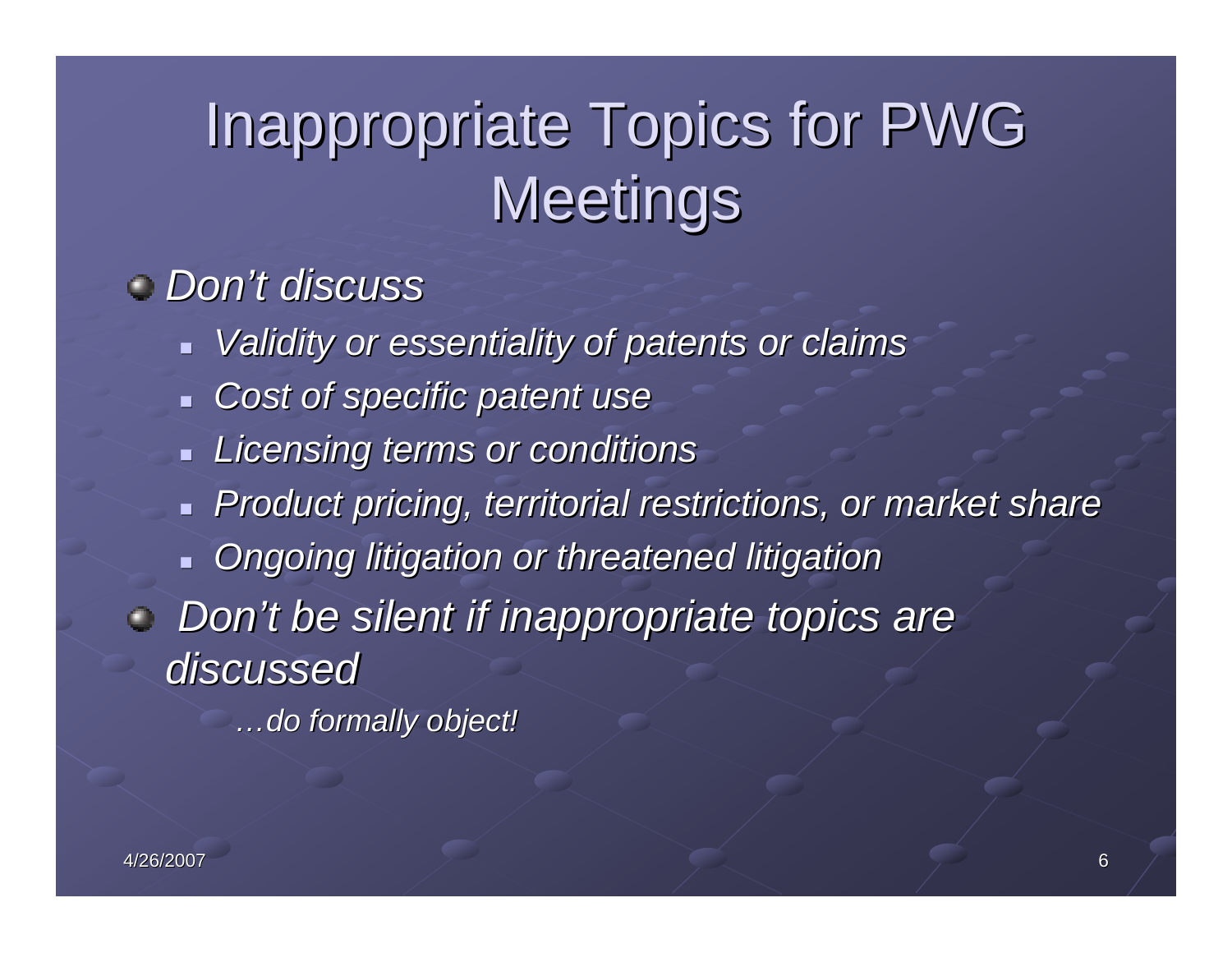#### Membership 2006 Membership 2006 (24)

- *366 Software 366 Software 366 Software*
- *Apple Computer, Inc. Apple Computer, Inc. Apple Computer, Inc.*
- *Canon, Inc. Canon, Inc. Canon, Inc.*
- *Dell Dell*
- *Easy Software Products Easy Software Products Easy Software Products*
- *Epson Epson*
- *Fuji Xerox Fuji Xerox Fuji Xerox*
- *Hewlett Hewlett Hewlett--Packard Packard Packard*
- *IBM Corporation IBM Corporation IBM Corporation*
- *Intermate Intermate Intermate A/S A/S*
- *Konica Minolta Konica Minolta Konica Minolta*
- *Kyocera Corporation Kyocera Corporation Kyocera Corporation*

*Lexmark International Lexmark International Lexmark International Microsoft Microsoft Microsoft MPI Tech MPI Tech MPI TechNorthlake Software, Inc Northlake Software, Inc Northlake Software, Inc Oasis Semiconductor Oasis Semiconductor Oasis Semiconductor Peerless Systems Peerless Systems Peerless Systems PMC-Sierra Ricoh RicohSamsung Electronics Samsung Electronics Samsung Electronics Sharp Labs of America Sharp Labs of America Sharp Labs of America Xerox Corporation Xerox Corporation Xerox Corporation Zoran Zoran Imaging Division Imaging Division Imaging Division*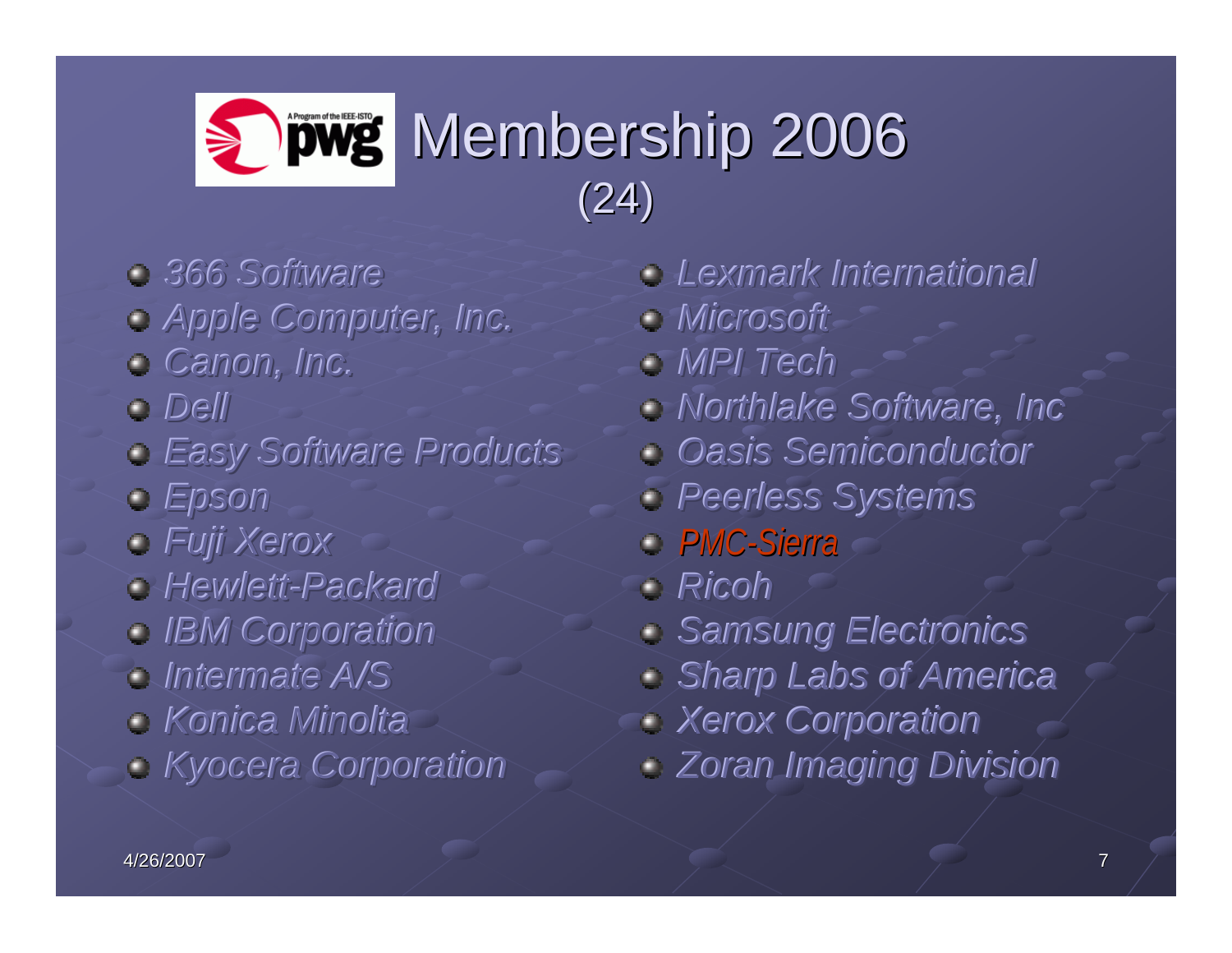

- *366 Software 366 Software 366 Software*
- *Apple Computer, Inc. Apple Computer, Inc. Apple Computer, Inc.*
- *Brother (pending) Brother (pending)*
- *Canon, Inc. Canon, Inc. Canon, Inc.*
- *Coretronic Coretronic (pending) (pending)*
- *Dell Dell*
- *Easy Software Products Easy Software Products Easy Software Products*
- *Epson Epson*
- *Fuji Xerox Fuji Xerox Fuji Xerox*
- *Hewlett Hewlett Hewlett--Packard Packard Packard*
- *IBM Corporation IBM Corporation IBM Corporation*
- *Intermate Intermate Intermate A/S A/S*
- *Konica Minolta Konica Minolta Konica Minolta*
- *Kyocera Corporation Kyocera Corporation Kyocera Corporation*
- *Lexmark International Lexmark International Lexmark International*
- *Microsoft Microsoft Microsoft*
- *MPI Tech MPI Tech MPI Tech*
- *Northlake Software, Inc Northlake Software, Inc Northlake Software, Inc*
- *Oki Data Oki Data Oki Data*
- *Peerless Systems Peerless Systems Peerless Systems*
- *Ricoh Ricoh*
- *Samsung Electronics Samsung Electronics Samsung Electronics*
- *Sharp Labs of America Sharp Labs of America Sharp Labs of America*
- *Sigma-Tel (was Oasis) Tel (was Oasis)*
- *Xerox Corporation Xerox Corporation Xerox Corporation*
- *Zoran Zoran Imaging Division Imaging Division Imaging Division*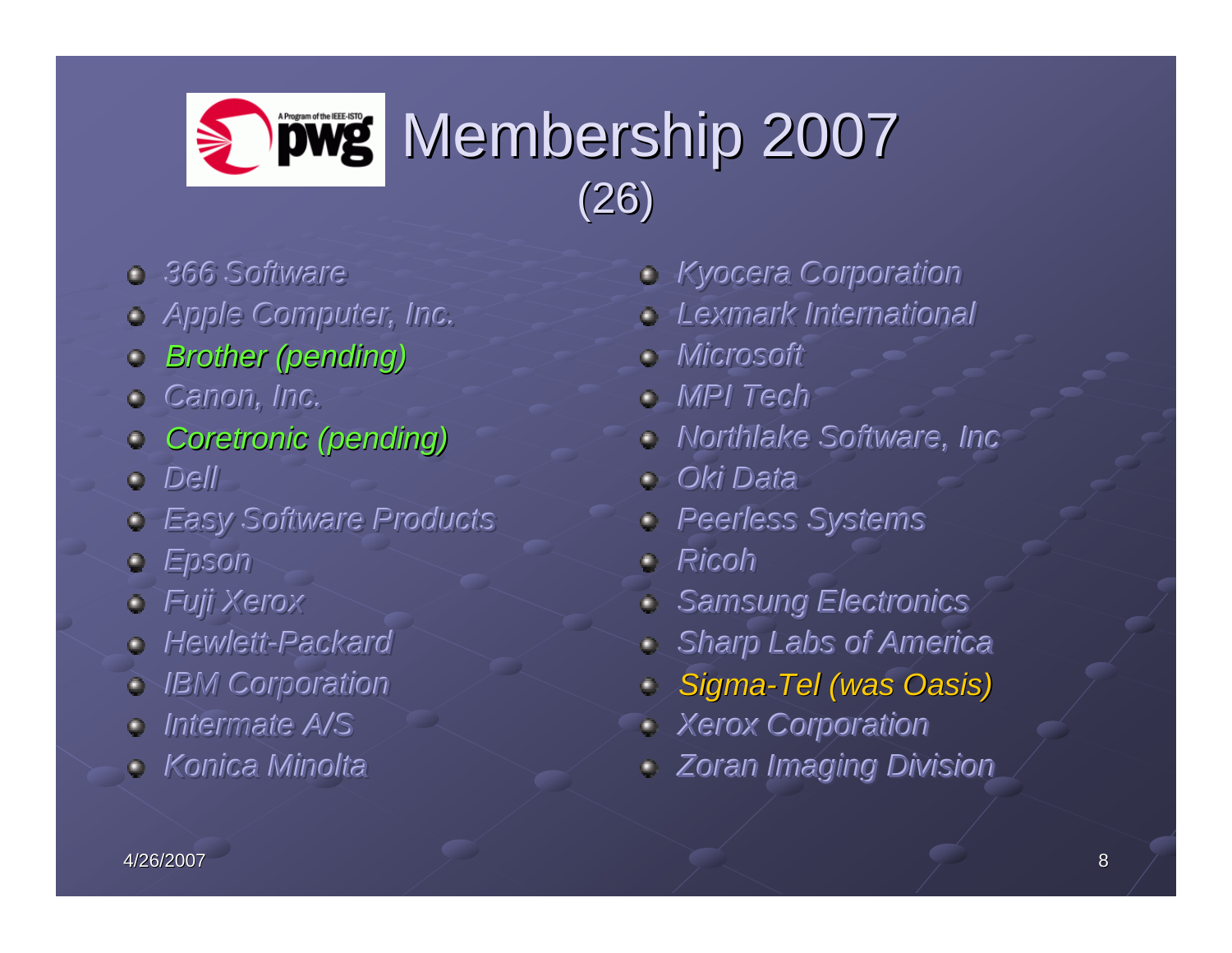# **MFD Modeling**

- $\bullet$  Merging of MFD with Printer industry finally recognized
- Extends PWG focus to include Extends PWG focus to include
	- $\blacksquare$  Fax/Scan/Copy services model & semantics
	- $\blacksquare$  Fax/Scan/Copy device model & semantics
- **Pete Zehler poll for interest in modeling MFD** 
	- $\textcolor{red}{\bullet}$  14 companies expressed interest
- **Organization options** 
	- $\blacksquare$  Separate MFD chartered w/g
	- $\blacksquare$  Separate charter for each service
	- $\blacksquare$ Organize under existing w/g
		- **SM**
		- WIMS
		- PSI or IPP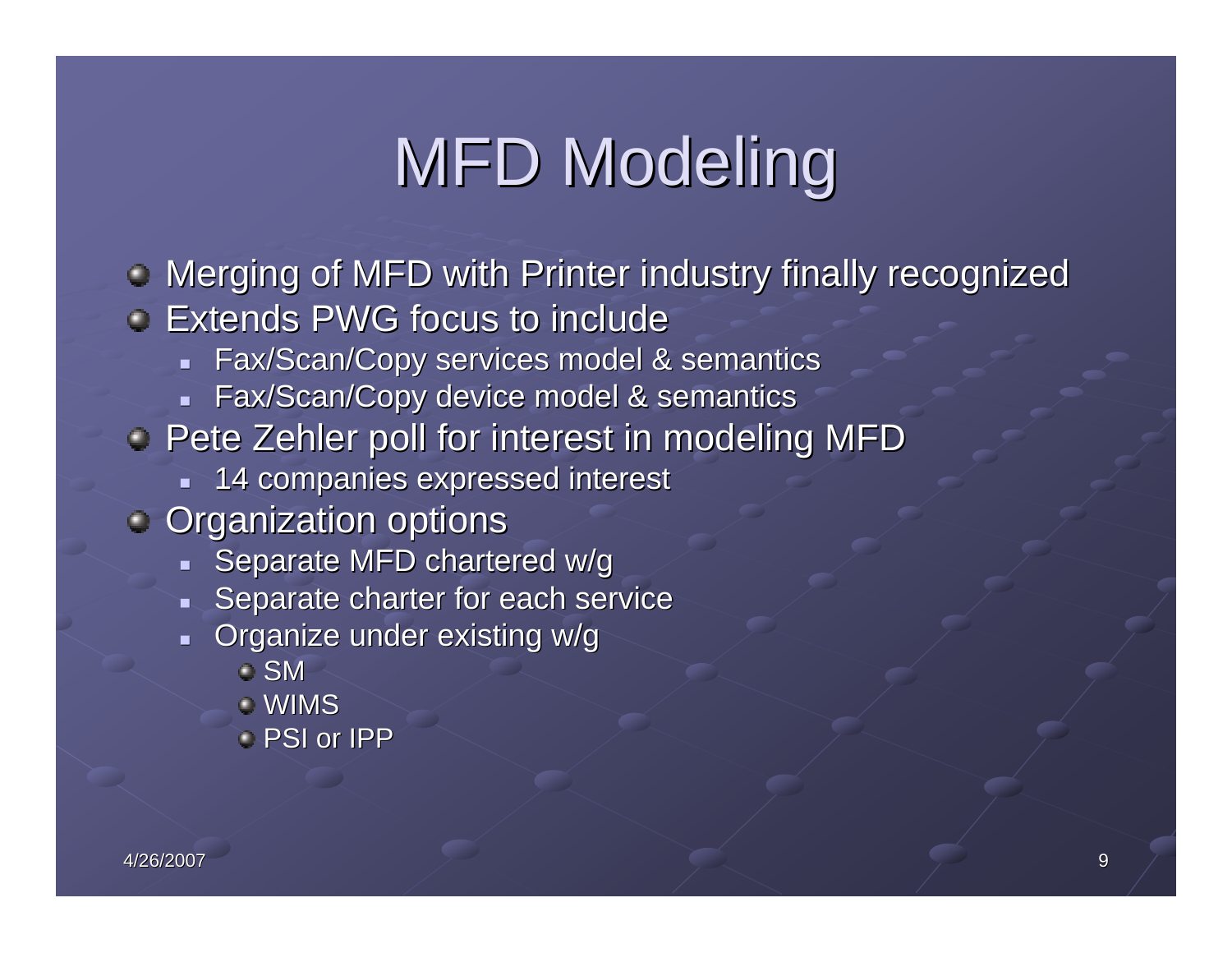### PDM Charter

**Projector and Display Management**  $\bullet$  Outside of conventional PWG market (but)  $\blacksquare$  Modest vendor overlap (Canon, Epson, Dell) - Market taxonomy +1 (office equipment)  $\textcolor{red}{\bullet}$  Technology intersection (SNMP / Web mgt) **Experience (device and svc modeling)**  $\blacksquare$  New w/g Charter out for vote **Progress Report**  $\blacksquare$  Voting ends May 12 **Encourage more Display vendors to become PWG members and exercise voting!**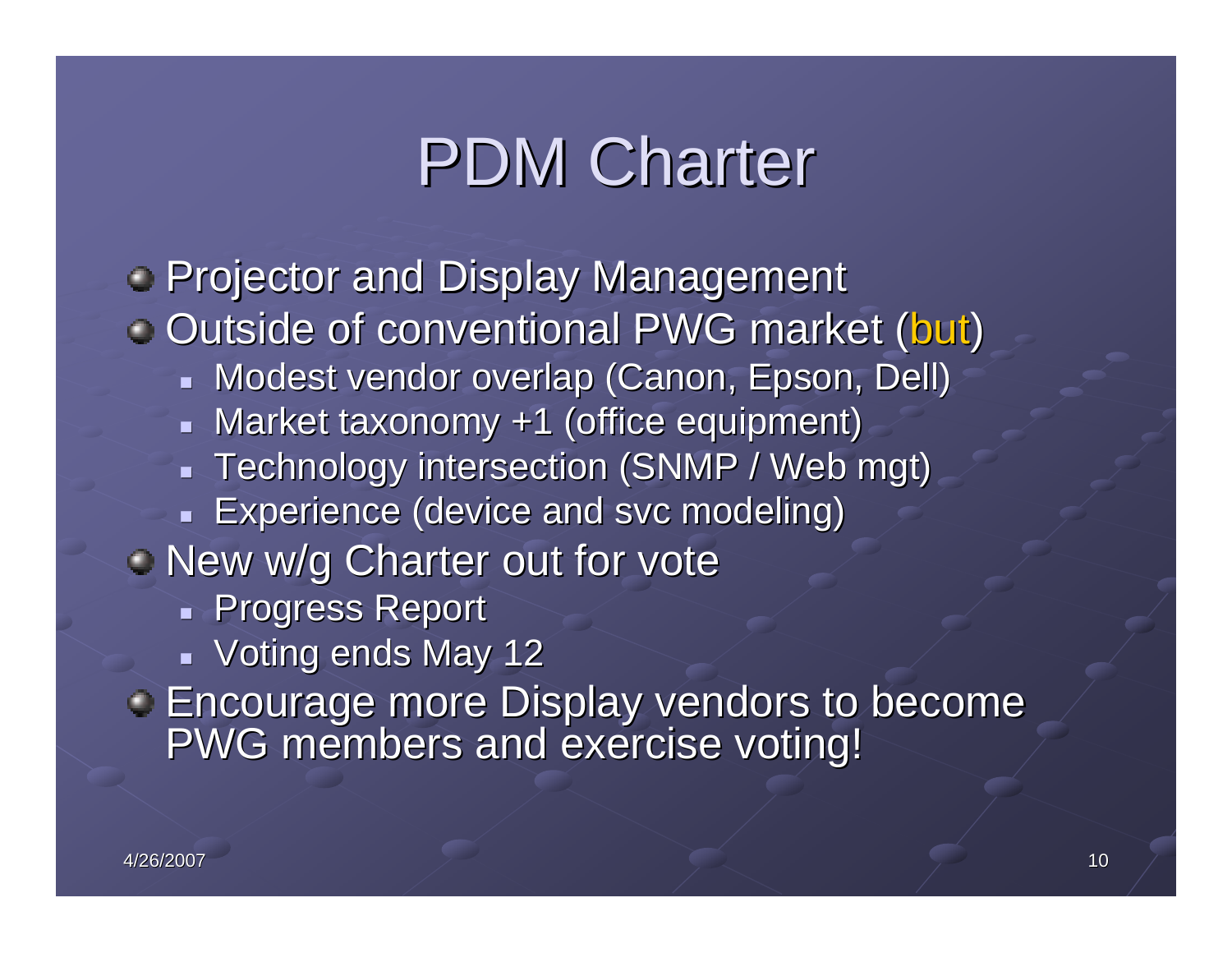#### Web Presence

**• PWG Web presence sagging** Relevant content # 1 issue  $\blacksquare$  We have willing Web Master(s)  $\blacksquare$  But they need to be told what to change  $\blacksquare$  Web design secondary **Plan to minimize front page content Point to Wiki pages Encourage up-to-date Wiki content** Must not loose sight of data integrity in choosing commercial solutions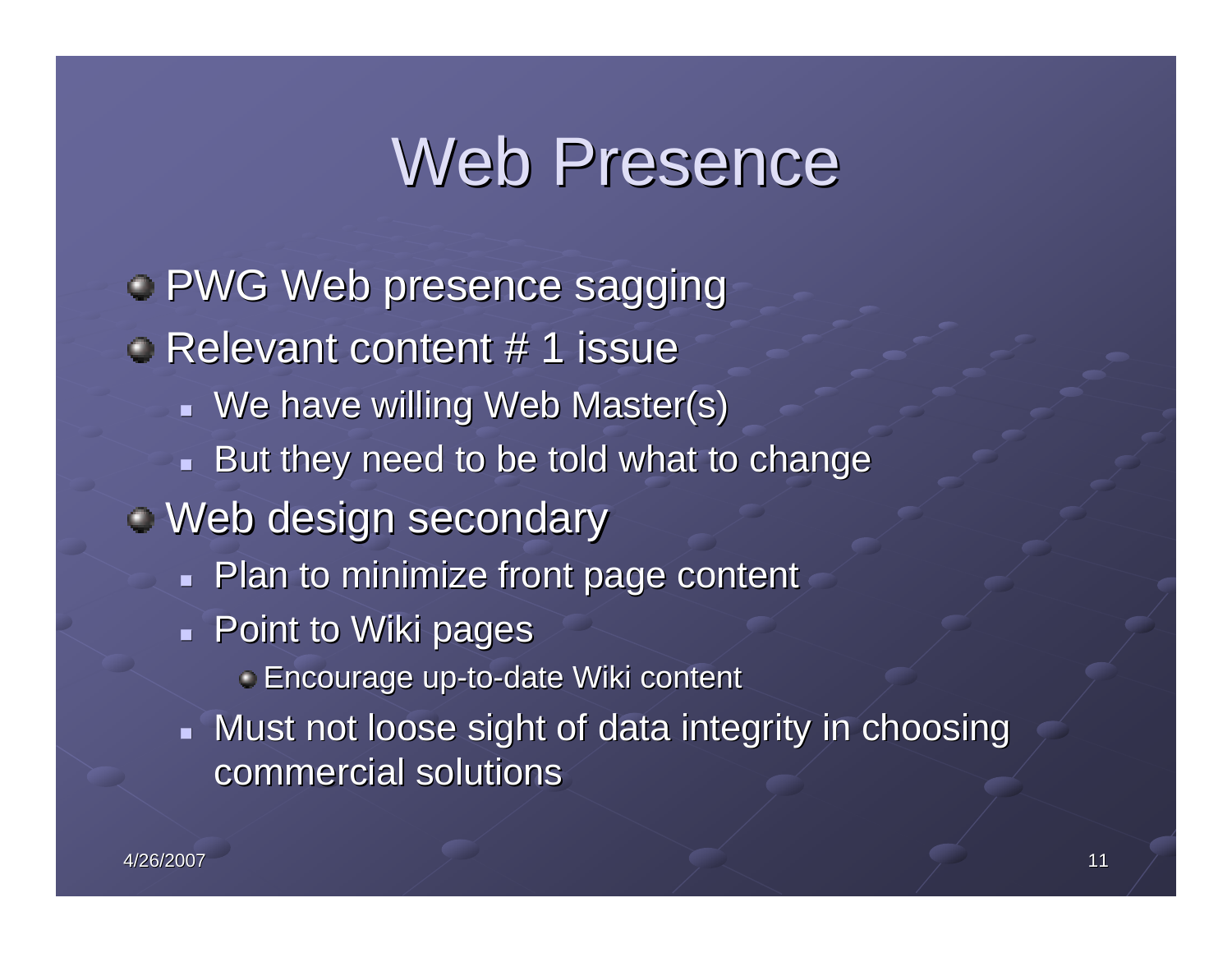#### Officer Election - September

**Current Officer Terms Expire**  Chair Vice-Chair Secretary

**Call for Volunteer Candidates**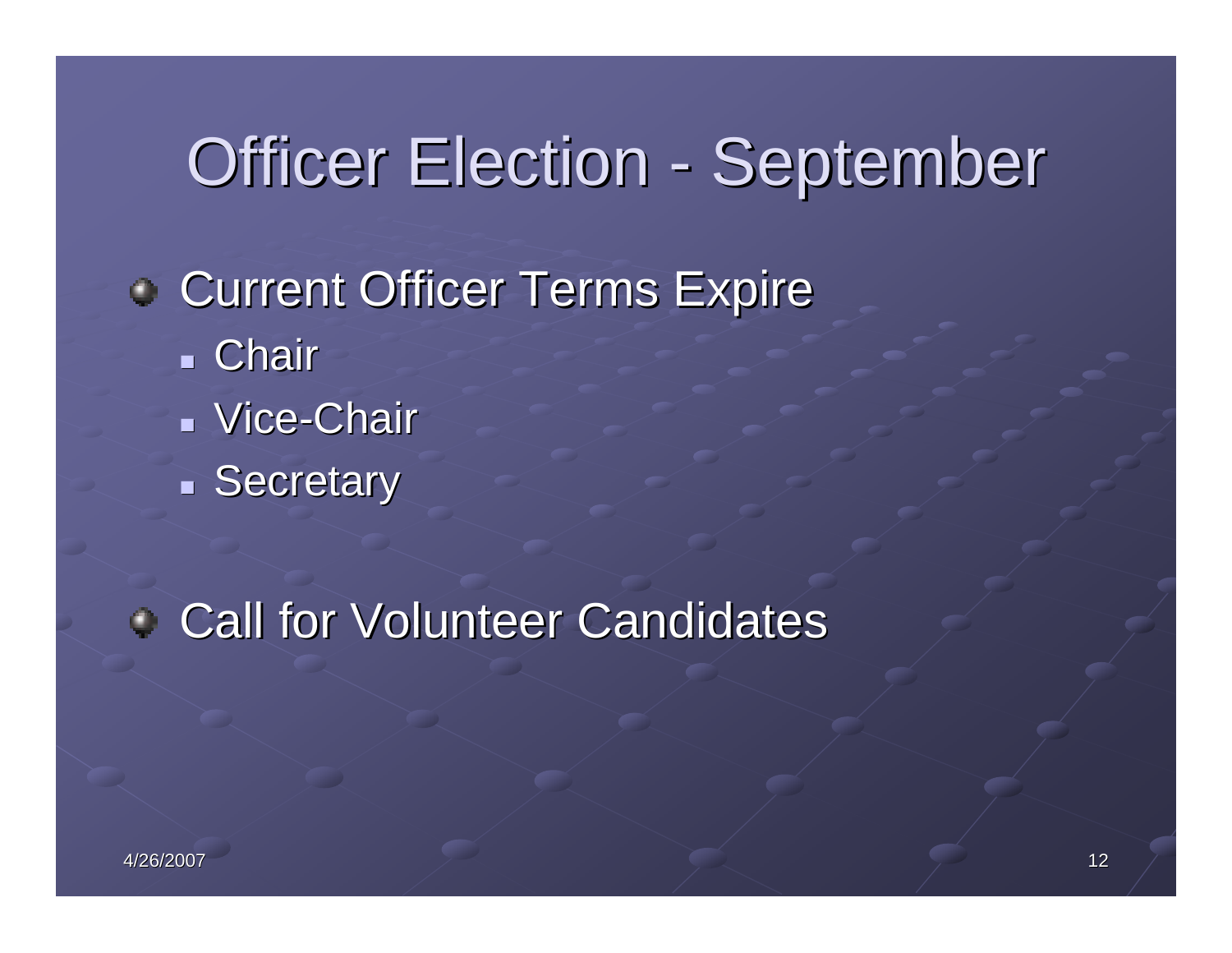### 2007 Remainder 2007 Remainder

July 12-13 Seattle WA (Microsoft) Sept week of 10-14 Montreal  $\blacksquare$  (w/ Linux Foundation Print Summit) $\blacksquare$ Dec week of 10-14 Austin, TX (Dell)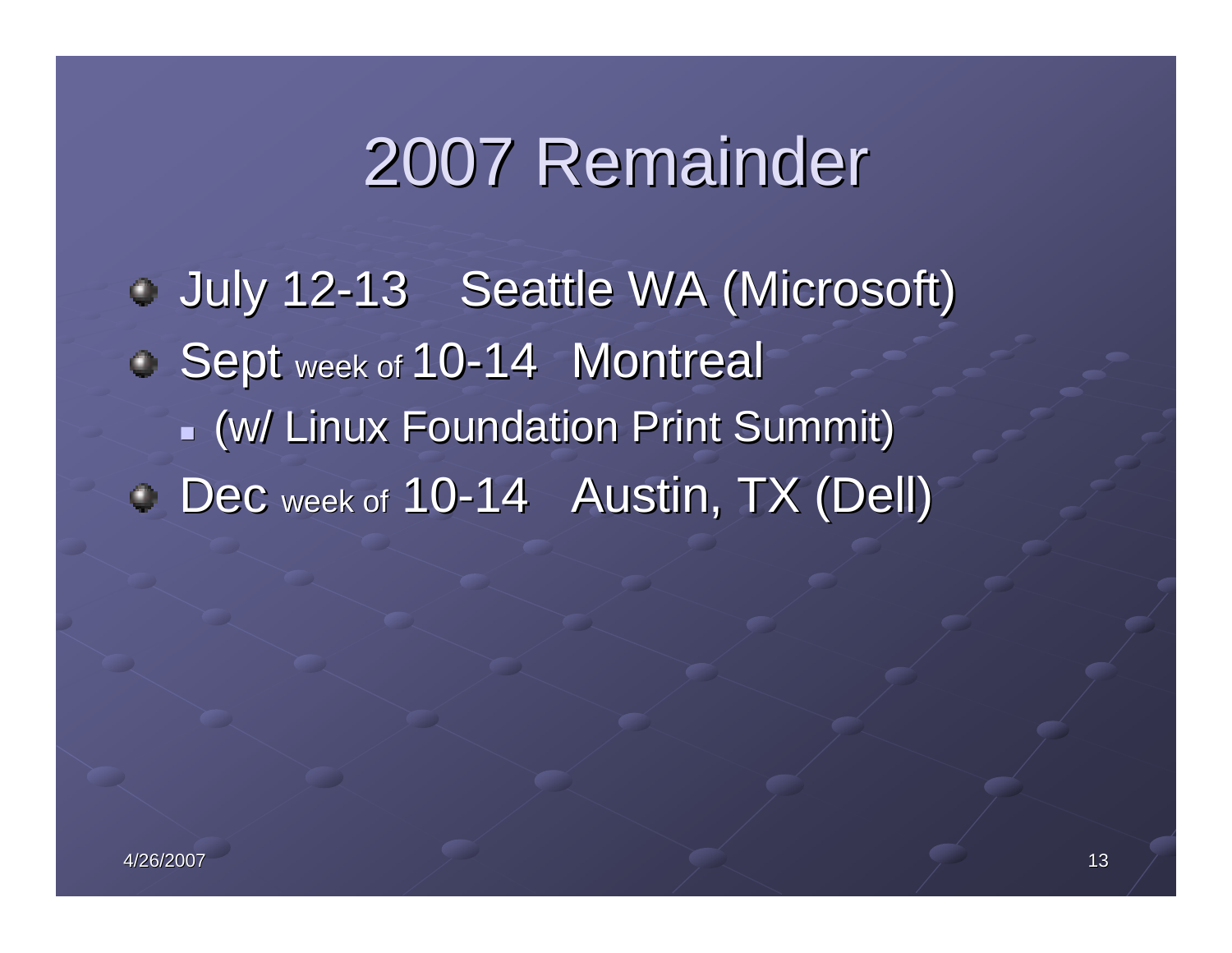# Agenda – Thursday 4/26

| <b>Time</b>      | W/G         | <b>Topic</b>                                                                 |
|------------------|-------------|------------------------------------------------------------------------------|
| 9AM = 10:30      | <b>SC</b>   | <b>Opening Plenary</b><br><b>ISTO Report and open Steering</b><br>discussion |
| 10:45 - Noon     | <b>PMP</b>  | <b>MFP Alerts</b>                                                            |
|                  |             | $\equiv$ Lunch .                                                             |
| $1:30PM - 2:30$  | <b>WIMS</b> | <b>Counter MIB</b>                                                           |
| $2:45 - 4PM$     | <b>WIMS</b> | <b>CIM Print Device Model</b>                                                |
| <b>4PM - 5PM</b> | <b>PDM</b>  | <b>PDM Requirements and Model</b>                                            |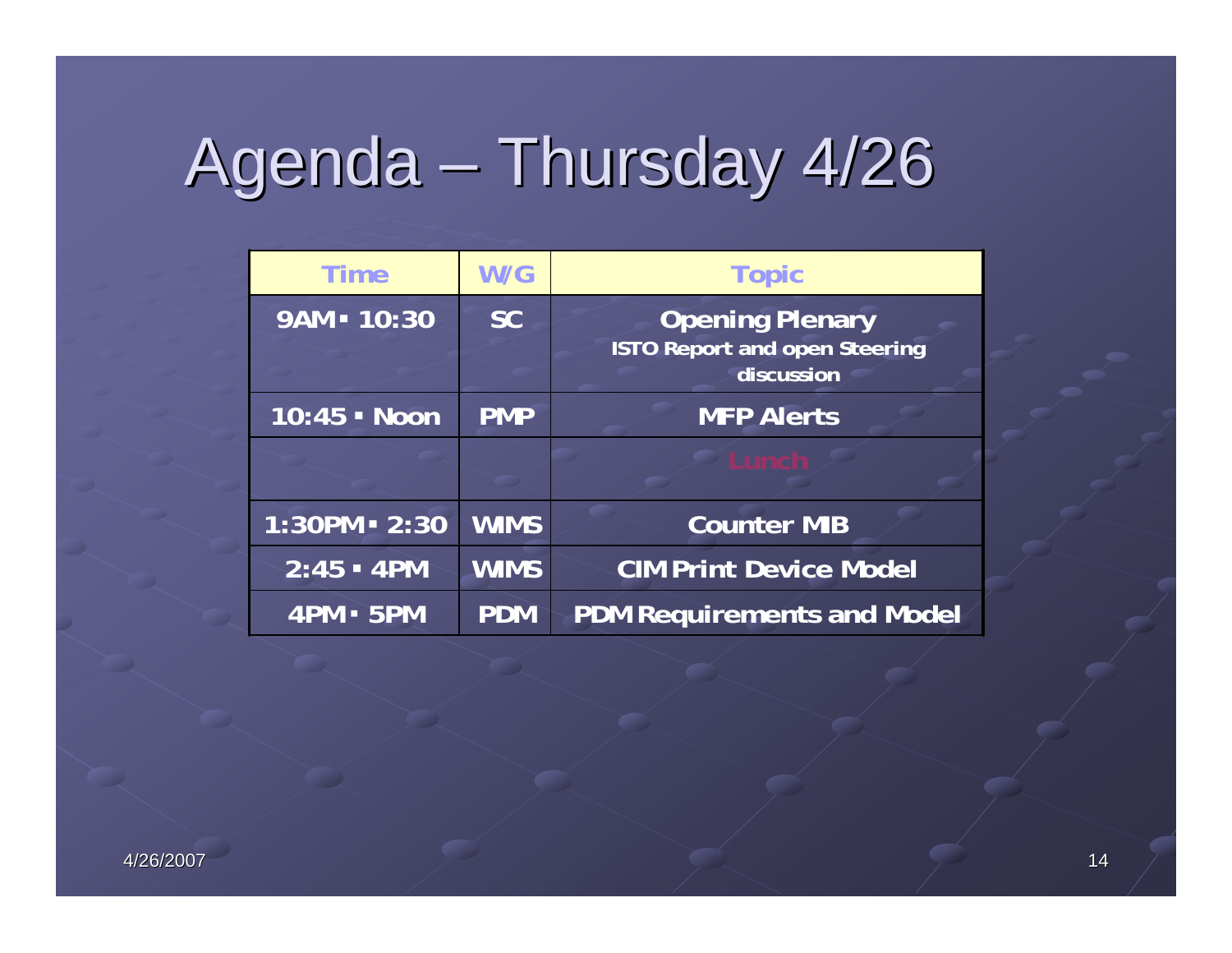# Agenda – Friday 4/27

| <b>Time</b>      | W/G        | <b>Topic</b>                                                        |
|------------------|------------|---------------------------------------------------------------------|
| 9AM - Noon       | <b>SM</b>  | Semantic Model v2<br><b>MFD Modeling</b>                            |
|                  |            | Lunch                                                               |
| $1PM - 2PM$      | <b>SM</b>  | Semantic Model v2                                                   |
| <b>2PM - 4PM</b> | <b>ALL</b> | <b>Closing Plenary</b><br><b>Project Summaries and Action Items</b> |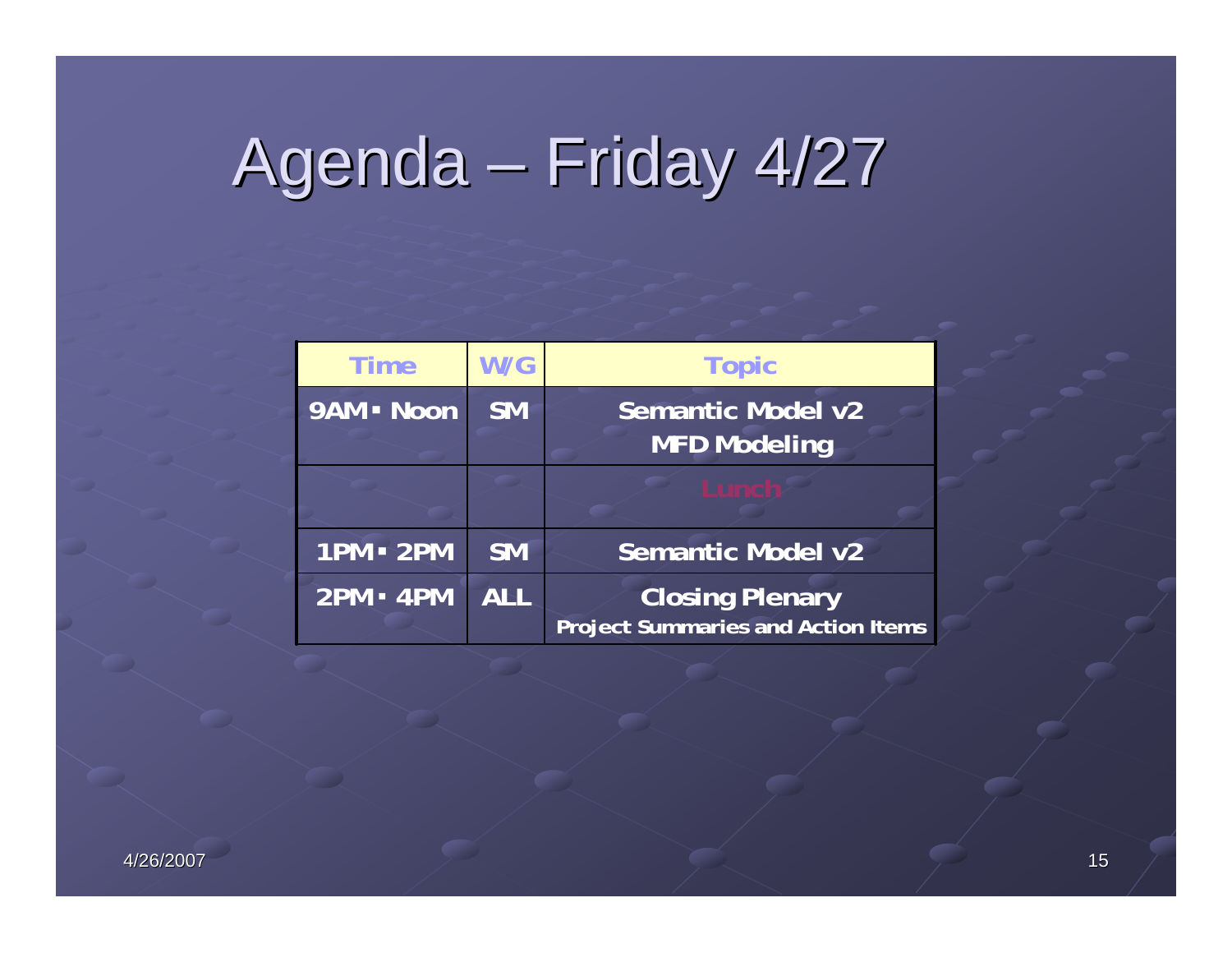### Project Status (Friday)

*WIMS Counter Spec / Counter MIB WIMS DMTF-CIM Alignment Projector & Display Management BOF MFD AlertsIPP Printer State Reasons (w/BMLinks) MFD modeling Print & Imaging Semantic Model v2.0*